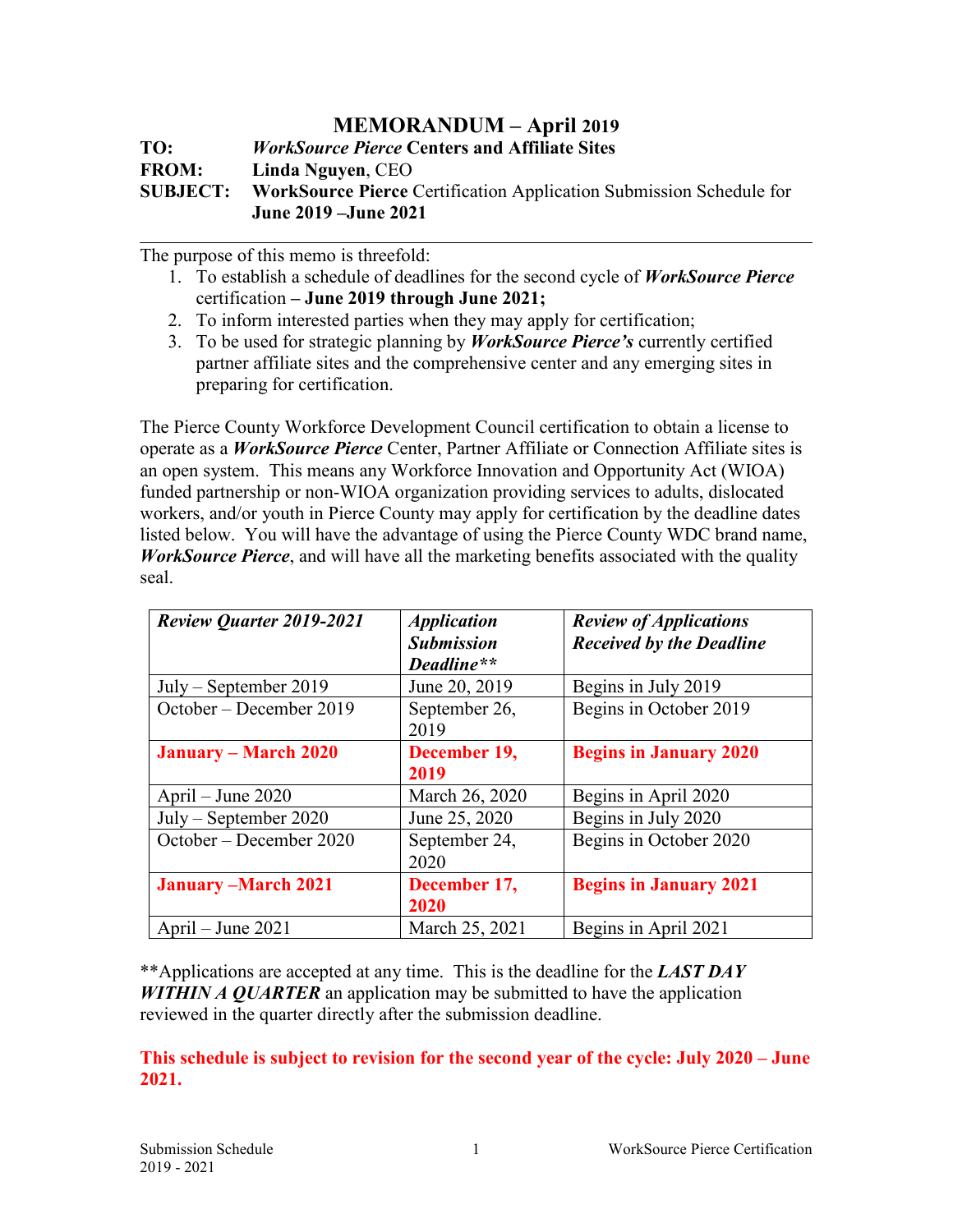Your application may be submitted at anytime. Applications submitted by the submission deadline will be reviewed in the quarter immediately following the submission deadline. The application review, site visit, and notice of certification will all occur within the *Review Quarter*, assuming the site is recommended for a site visit and subsequent certification. Applications submitted after the deadline will not be reviewed until the *next Review Quarter*.

## **CERTIFICATION PROCESS**

If your application is reviewed and not recommended for a site visit, the WDC Quality Assurance and Certification Committee will inform you through the Technical Assistance Report on what has to be done in order to bring your score up to the minimum quality level. When you think you have accomplished the necessary improvements, you will need to resubmit another application in accordance with the submission schedule.

If you are recommended for a site visit, but the site is **NOT** certified based on the site visit, the WDC Quality Assurance and Certification Committee will inform you through the Technical Assistance Report what has to be accomplished to bring your score up to the minimum quality level. You may resubmit an application whenever you think you are ready, and the process begins again. There is NO limit to the number of times you may submit an application.

You are responsible for ensuring that you submit an application within enough time to get certified prior to the expiration of your current license. If your license expires prior to your certification, you will no longer be able to use the WorkSource Pierce name until such time as you are certified.

## **APPLICATION PROCESS**

To ensure all the minimum requirements have been met, as specified in each application package, the WDC staff will process each application to check for minimum requirements.

The original application, together with five complete copies (total of 6), must be delivered by 5:00 p.m. Pacific Standard Time on the deadline date to the Workforce Development Council Office ATTN Certification Committee, 3640 South Cedar Street, Suite E, Tacoma, WA 98409. **NO FAXED OR E-MAILED APPLICATIONS WILL BE ACCEPTED.** WDC staff reserves the right to determine the timeliness of all submissions. Late submissions will not be considered until the following quarter.

If the minimum requirements have been met, the application will be forwarded to the WDC Quality Assurance and Certification Committee review teams. A review team will review your application and, based on their review, either recommend a site visit, request supplemental information, or issue a Technical Assistance report identifying potential improvements which ought to be addressed before submission of a new application (Refer to Certification Process for detailed information).